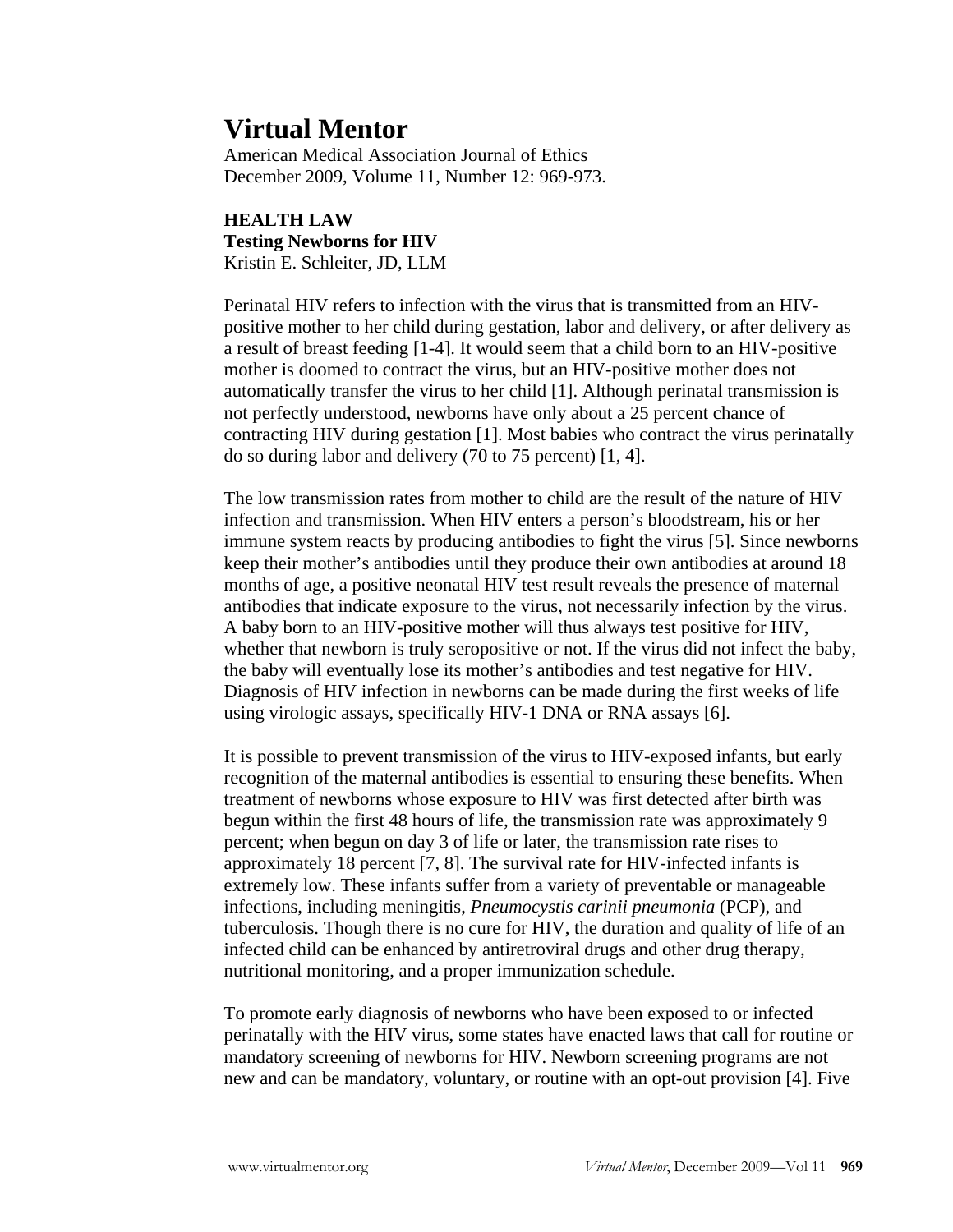criteria generally must be satisfied before a disease is considered appropriate for newborn screening [9]:

- 1. The disease is well-defined and serious enough to justify mass screening.
- 2. An accurate testing method is available.
- 3. The cost of the test is reasonable.
- 4. There is available treatment for the disorder.
- 5. There are adequate medical management facilities to refer infants for confirmatory diagnosis and treatment.

All states have statutes, regulations, or policies requiring newborn screening for specified health risks. Most states routinely test newborns anonymously for the presence of HIV antibodies (blind testing), and nine states have enacted legislation pertaining to unblind newborn HIV testing [5]. The most restrictive statute is New York's, which requires unblind testing of all newborns born to mothers whose HIV status is unknown or undocumented. New York chose unblind newborn HIV testing after deciding that the public health benefits of testing warranted infringement of individual liberty.

# **New York Public Health Law 2500-F**

New York accounts for roughly one-fourth of the country's pediatric HIV infections, with more than 87 percent of those infections in New York City [2]. In the 1980s, New York was among a group of states that enacted blind newborn testing under the CDC's guidance. While names and test results were not connected, other demographic data from the mother were recorded and tracked. Blind newborn testing caused controversy because the practice released HIV-positive newborns to their mothers, who may or may not have known of their infants' status, so there was not an opportunity to allow the newborns to receive treatment that may have prolonged their lives. This concern led New York to pass the AIDS Baby Bill [2].

Under the New York public health statute that resulted from the AIDS Baby Bill, all newborns must be tested for HIV, whether or not the mother consents [10]. Before a newborn is tested, the mother or parent must be informed about the purpose and need for the test [11]. New York's Department of Health also requires all prenatal caregivers to: (1) counsel and encourage pregnant women to be tested as early as possible during the pregnancy, and (2) inform pregnant women about the mandatory newborn testing requirements [1, 3, 12]. Further, hospitals must conduct expedited HIV testing of any newborn whose mother is not on record as having been tested for HIV during pregnancy and who declined a rapid HIV test during labor and delivery [3, 12]. If a newborn tests positive for HIV antibodies, the regulations state that the "responsible physician" shall take further steps, such as arranging for post-test counseling, health care, case management, and other health and social services for the newborn and mother [11].

As the commissioner of the New York State Health Department has explained, this essentially means that women in labor who were not tested during prenatal care will learn their HIV status during or immediately after delivery [3]. The stated purposes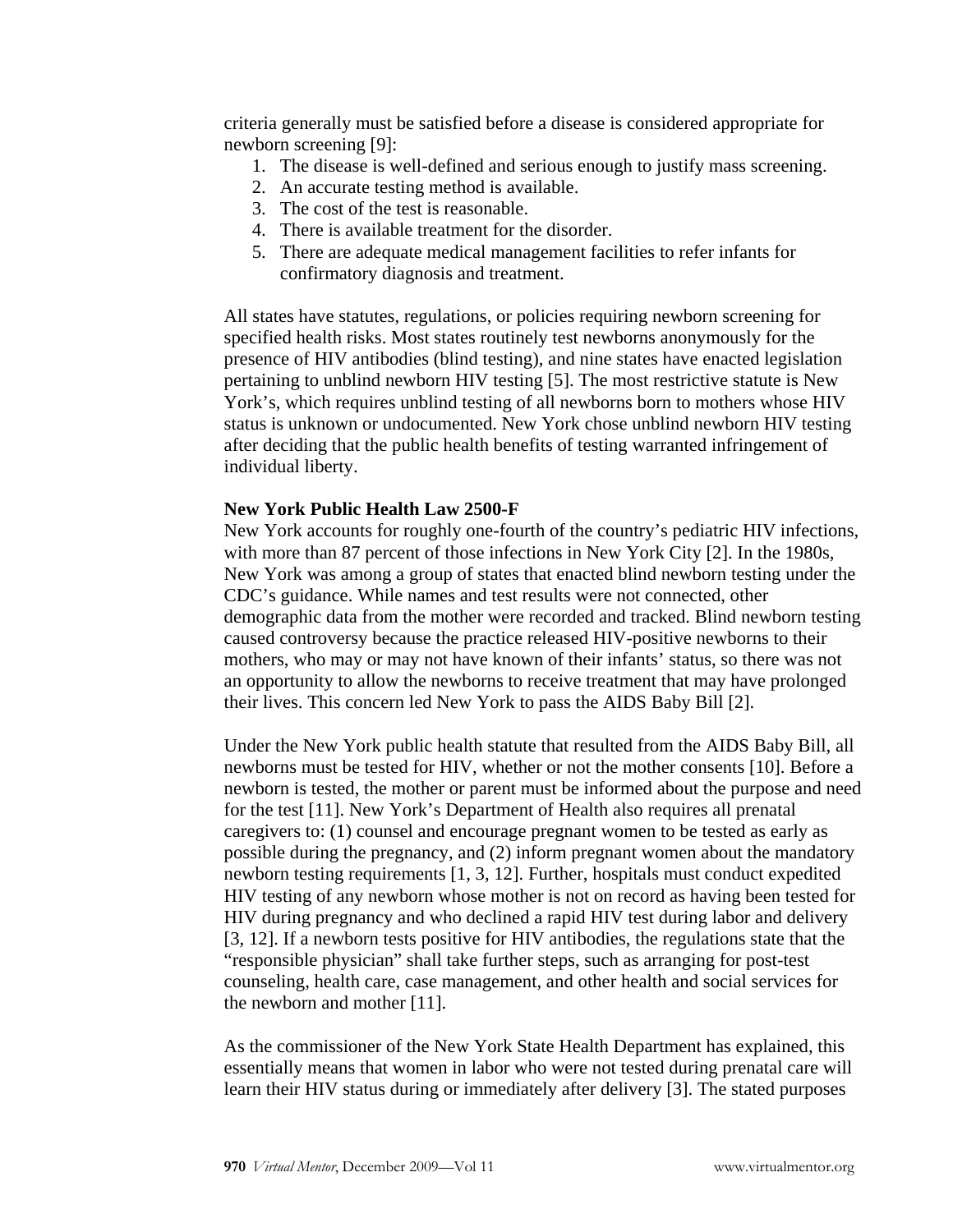of the regulations are to "achieve the goal of universal prenatal counseling and testing," and to "ensure that newborns who are born exposed to HIV receive prompt and immediate care and treatment that can enhance, prolong, and possibly save their lives" [1, 3].

A primary criticism of New York's law on newborn testing for HIV is that it fails to provide for needed counseling and long-term care for those mothers whose infants test positive for HIV. Critics of the law say that the mandatory testing thus does not effectuate the goal of preventing the spread of HIV/AIDS [9]. Concerns have also been raised over the law's constitutionality.

#### **Questions of Constitutionality**

New York's newborn testing policy does not provide for the right to refuse the test, with the practical result that the test can indirectly reveal the serostatus of the mother. This forced disclosure compromises the mother's constitutional rights, particularly her right to privacy (confidentiality and autonomy) and procreative rights.

New York's newborn testing policy also compromises the right of parental autonomy under principles of informed consent. Parents have an independent interest in parenting that shields family privacy from coercive state intervention [4]. That is, parents have a constitutionally protected liberty interest in establishing a home and rearing children and are presumed under the law to be acting in the best interest of their child when they make decisions on the children's behalf [4]. The state, however, maintains a *parens patriae* interest in child's well being, which the courts have used to allow the state to compel medical treatment for a child over a parent's objection [4]. Newborn testing programs invoke the state's *parens patriae* interest. Therefore, while mandatory newborn testing programs may violate the right of parental autonomy, the state's interest in protecting the health of its newest citizens may lead a court to conclude that such a mandatory program is justified.

Because mandatory newborn screening for HIV potentially infringes on a woman's constitutionally protected rights and does not, in the view of its detractors, represent the most effective or least restrictive alternative to accomplish the state's purpose of bringing HIV-positive children into treatment, it is not the best solution to the problem of neonatal HIV transmission [5, 9]. Research has shown that efforts to reduce HIV transmission should be taken during pregnancy and in conjunction with counseling and education programs [9]. Further, the state cannot fulfill its stated purposes—preventing the spread of HIV/AIDS—without ensuring access to care or treatment for HIV-infected women and their children [4, 5]. As Linda Farber Post points out,

only by enlisting the cooperation of those at risk through counseling, education, support, and access to needed medical and social services will the behavior modification necessary to prevent AIDS transmission be accomplished, and there is no evidence that disclosure to parents of their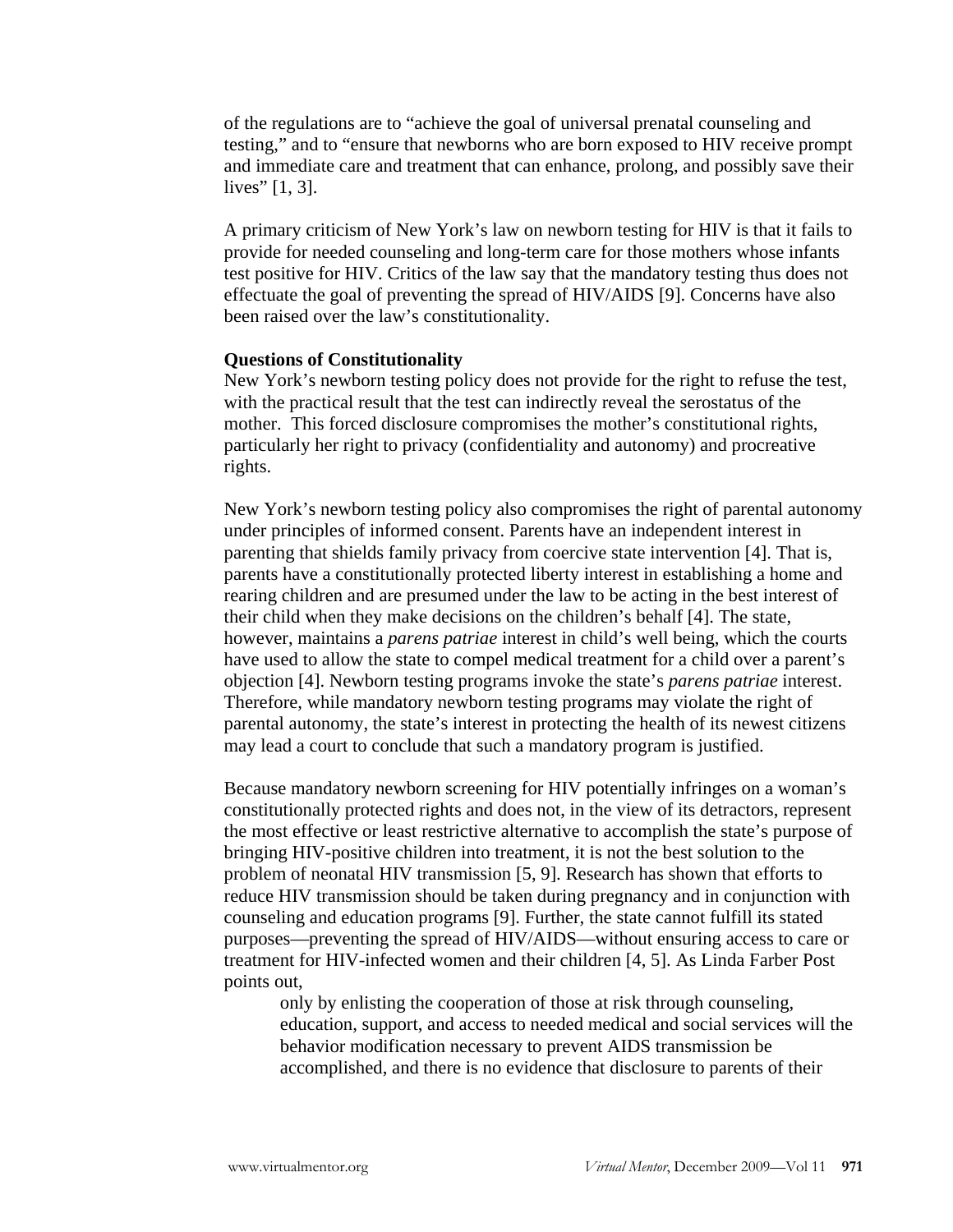newborns' HIV status results in either the mothers' modification of high-risk behavior, or their obtaining medical treatment for their children [5].

## **References**

- 1. Angelletta GA. New York Public Health Law 2500-F. The hand that robbed the cradle of privacy, 18. *St. John's J Legal Comment*. Fall 2003: 175.
- 2. Contreras MM. New York's mandatory HIV testing of newborns: a positive step which results in negative consequences for women and their children. *Women's Rights L Reporter*. Fall/Winter 1998.
- 3. Novello AC, Cooper LZ, Choate JW, Tamarin SB, Ostuni JA. Changes in the state's newborn HIV screening program—starting August 1, 1999. http://www.health.state.ny.us/diseases/aids/newborn/index.htm. Accessed November 16, 2009.
- 4. Marsh MA. Testing pregnant women and newborns for HIV: legal and ethical responses to public health efforts to prevent pediatric AIDS. *Yale J Law Fem*. 2001;13(2)195-263.
- 5. Post LF. Unblinded mandatory screening of newborns for HIV: care or coercion? *Cardozo Law Rev.* 1994;16(1):169-227.
- 6. Read JS. Diagnosis of HIV-1 infection in children younger than 18 months in the United States. *Pediatrics*. 2007;120(6):1547-1562.
- 7. HIV Law Project. HIV testing: pregnant women and newborns. 2009. http://www.hivlawproject.org/resources/cwha/hiv-pregnant-women-andnewborns.pdf. Accessed November 16, 2009.
- 8. Wade NA, Birkhead GS, Warren BL, et al. Abbreviated regimens of zidovudine prophylaxis and perinatal transmission of the human immunodeficiency virus. *N Engl J Med*. 1998;339(20):1409-1414.
- 9. McKenna EM. The mandatory testing of newborns for HIV: too much, too little, too late. *NYL Sch J Hum Rts*. Winter 1997.
- 10. Public Health Law 2500-f. 10 NYCRR. 69-1.2. Diseases and Conditions Tested. http://www.wadsworth.org/newborn/regs.htm#C. Accessed November 16, 2009.
- 11. Public Health Law 2500-a. 10 NYCRR. 69-1.5. Test for Phenylketonuria and Other Diseases. http://www.wadsworth.org/newborn/guideappendices.pdf. Accessed November 16, 2009.
- 12. Legal Action Center of the City of New York. HIV/AIDS testing, confidentiality and discrimination. 2001. http://www.lac.org/doc\_library/lac/publications/HIV-AIDS--Testing-Confidentiality-Discrimination--2003.pdf. Accessed November 16, 2009.

Kristin E. Schleiter, JD, LLM, is a senior research associate for the Council on Ethical and Judicial Affairs for the American Medical Association in Chicago. She analyzes ethics policy and law and assists in the development and dissemination of ethics policy and related educational material. Ms. Schleiter received both her law degree and master of law in health law from Loyola University Chicago School of Law, where she was a contributing writer for the *Annals of Health Law*.